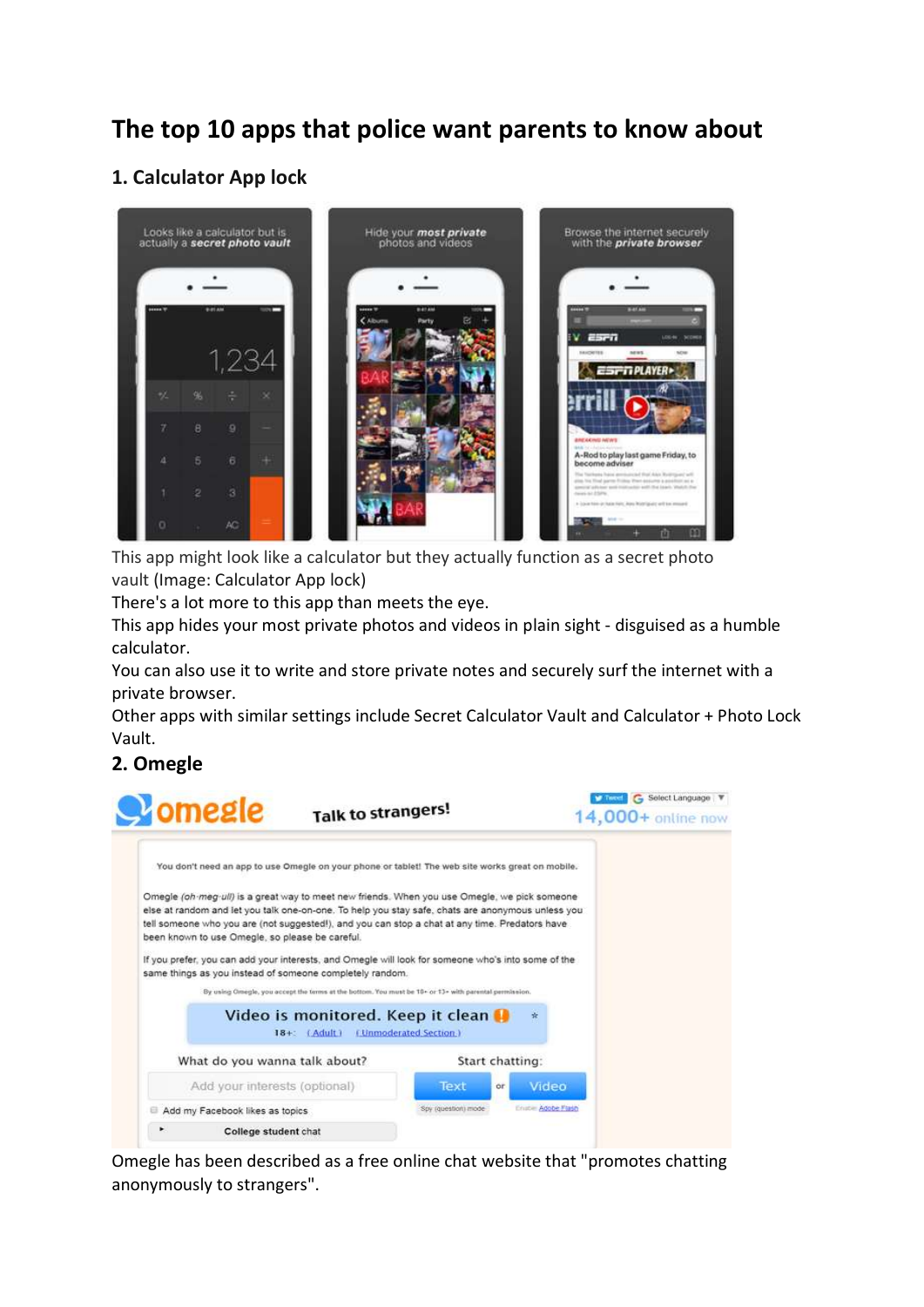Launched in 2009, it randomly pairs users in one-on-one chat sessions where they can chat anonymously to people all around the world.

The site now provides a mobile app that lets users chat with strangers from mobile devices.

## **3. Yubo (formerly called Yellow)**



Yubo has been described as a type of Tinder for teens app (Image: Yubo)

This app has had quite a lot press in the past as a Tinder for teens.

Ms Requard said: "This app is designed to allow teens to flirt with each other in a Tinder-like atmosphere."

Yubo, which was previously called Yellow, has been criticised for encouraging young users to swap texts and photos with nearby strangers.

Its users are also able to 'swipe' other users that they are interested in and swap selfies with each other.

The app has been criticised due to concerns that the photo-based dating app could be used to trade naked pictures.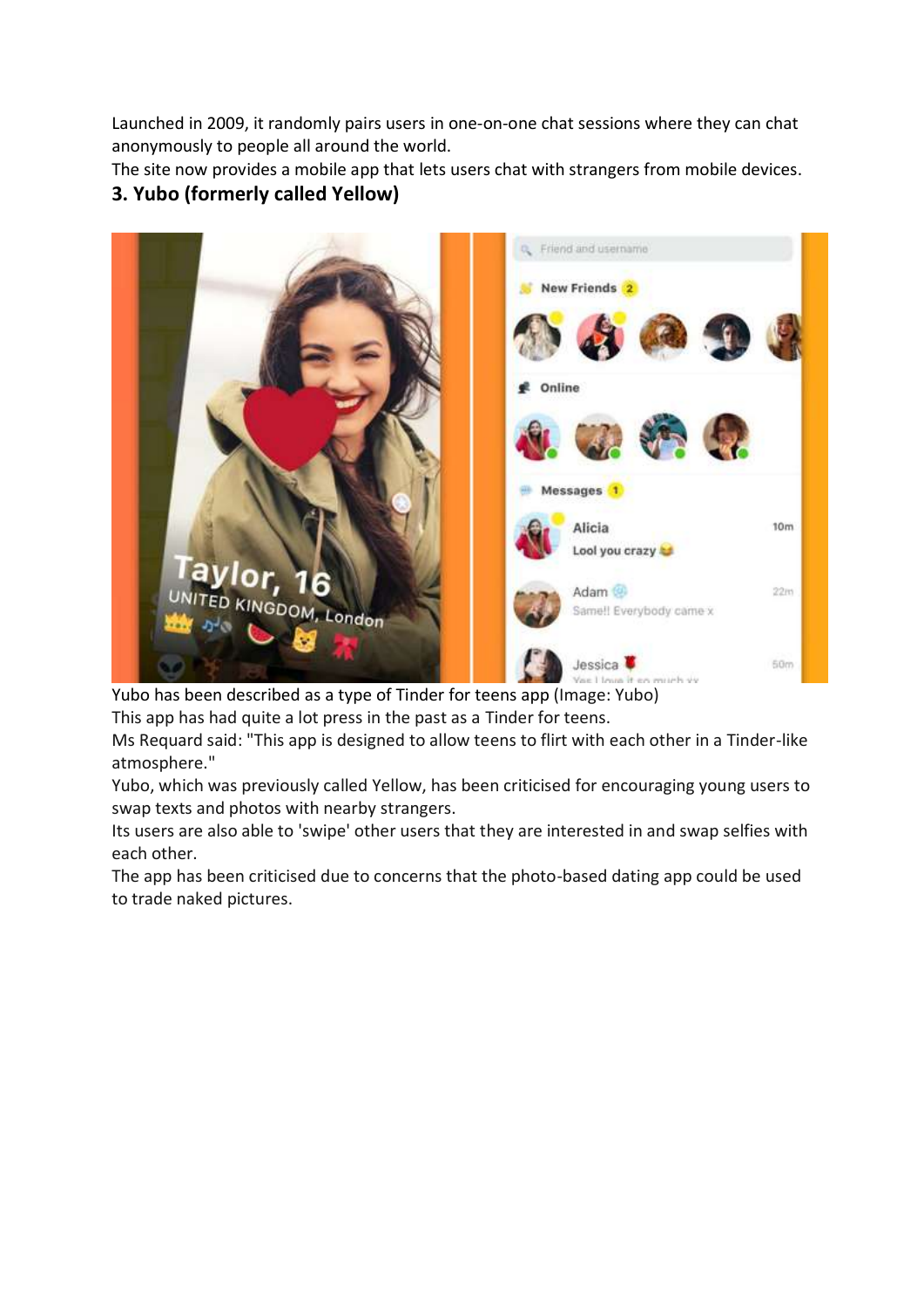### **4. Whisper**



Whisper has been described as an "anonymous app where the creators promote sharing secrets and meeting new people".

The service allows users to post and share private photo and video messages completely anonymously.

The posts, known as 'whispers', consist of text superimposed over an image - which can be uploaded or selected from an in-app search engine.

The app was launched in 2012 and now has 250 million monthly users across 187 countries.

#### **5. Ask.fm**



Ask.fm is a social networking site where users can create profiles and send each other questions.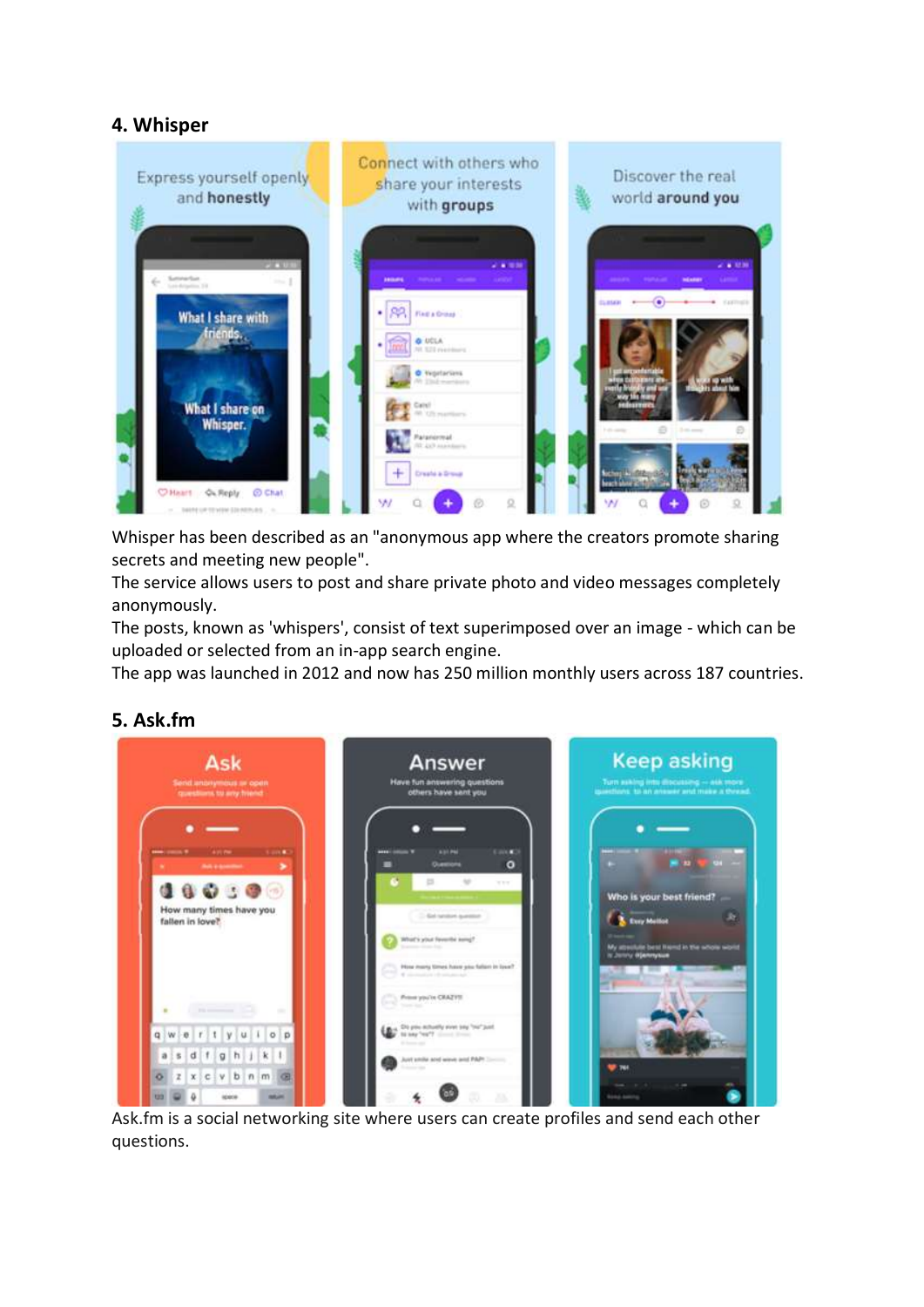Ms Requard claimed that the app has been "linked to the most severe forms of cyberbullying" as it allowed users to ask and answer questions anonymously. The site, which was launched in 2010, came under fire following the deaths of two English teenagers who killed themselves after they were bullied on the site.

Former Prime Minister David Cameron later called for a boycott of websites that did not take responsibility for cyberbullying on their sites.

#### **6. Hot or Not**



#### (Image: Hot or Not)

Hot or Not is a game where you upload your best pictures and get rated by other users. Ms Requard said: "Strangers rate your profile. The goal is to lead to a hook up." The aim of the game is to rate people in your area and let them rate you in return. The app will let you see how 'hot' your friends are and view a list of the hottest people nearby.

#### **7. Burnbook**



An app that allows you to spread gossip about people anonymously (Image: BurnBook)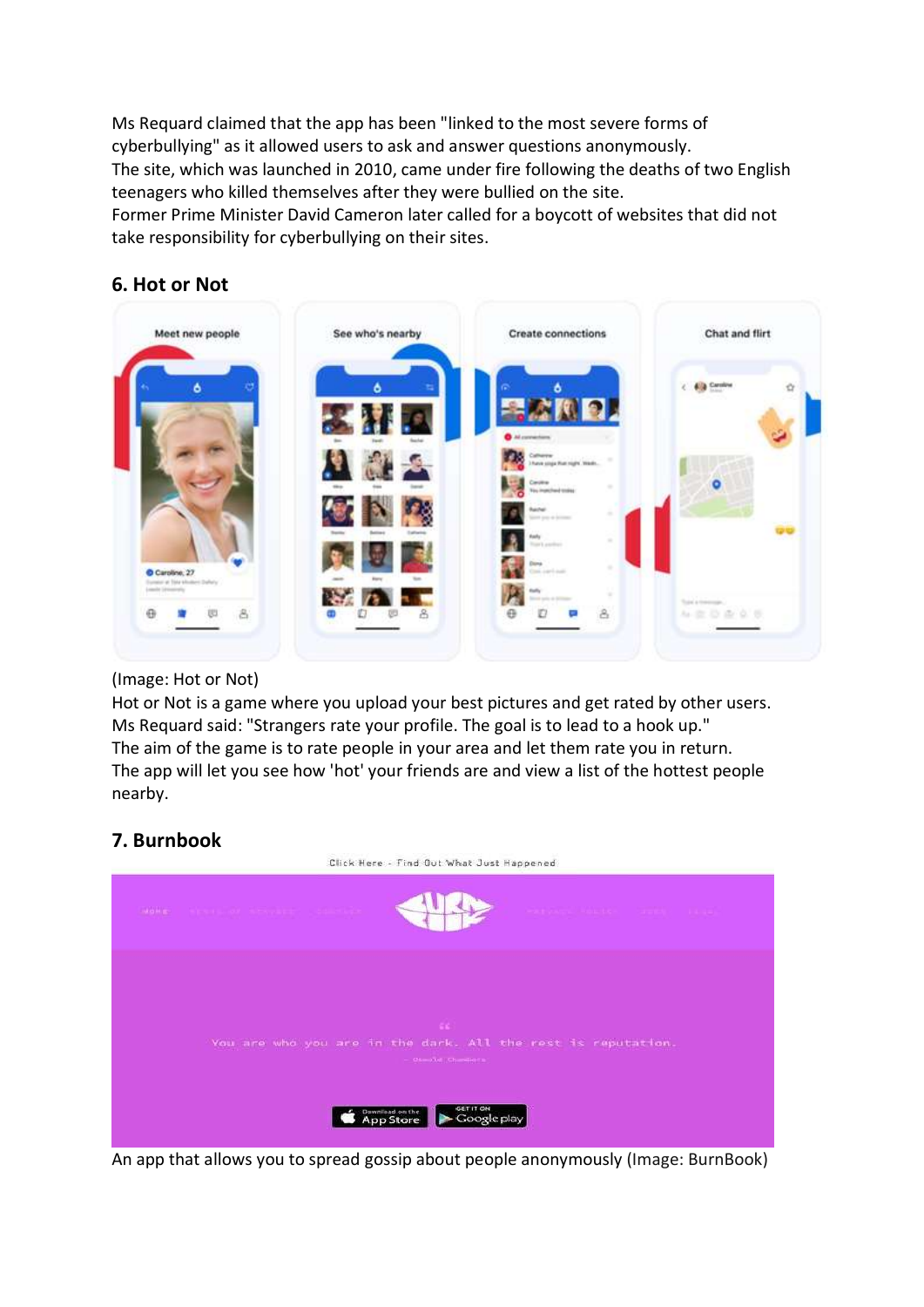Burnbook is an anonymous gossip app that is named after the book in the teen movie Mean Girls.

It allows you to post anonymous rumours about people through audio, messages, texts and photos.

Users can download the app phones for free, search for school "communities" within 10 miles, and share text, photo, and audio messages with other community members. It is worth noting that this app may have been removed from Itunes and Google Play following complaints.

## **8. Wishbone**



Wishbone is an app that allows you to compare other people's children and rate them (Image: Wishbone)

Wishbone is a controversial comparison app that allows users to compare whatever they want to.

Ms Requard said she was concerned about it because it "allows users to compare kids against each other and rate them on a scale."

## **9. Kik Messenger**



Kik is a free instant messaging mobile app that allows users to send and receive messages, photos, videos and mobile web pages. (Image: Kik Messenger)